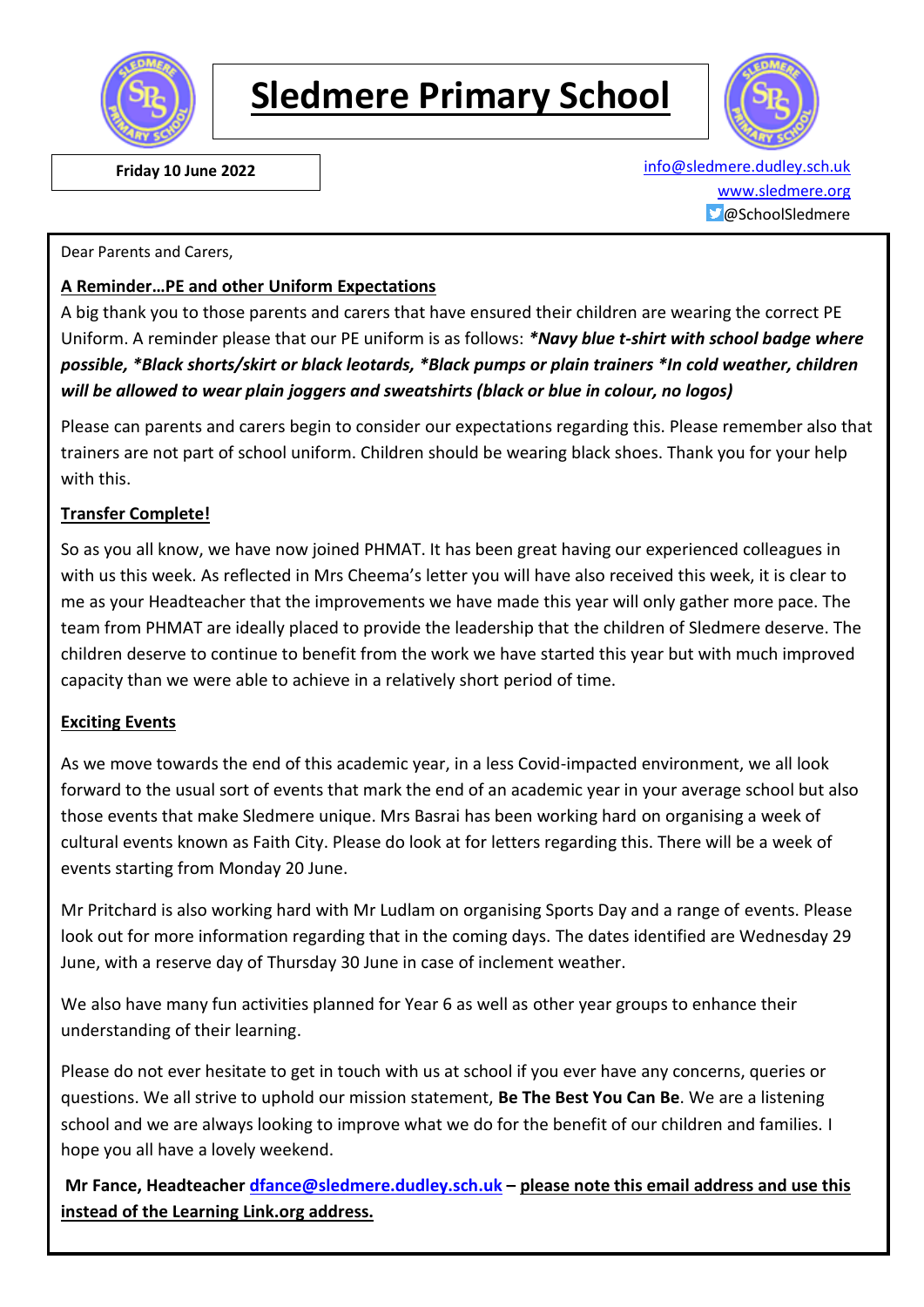



## **Learners of the Week!**

These are the pupils selected this week in recognition of our school values... **Respect, Responsibility, Kindness, Perseverance, Confidence, Resilience** *Nursery* **London: Amelia Zaman and Carter Underhill** *Reception* **Cardiff: Aascia Mahmoud and Harvey Osborne Belfast: Ava-May Thompson and Wasi Haider Edinburgh: Lahna Goddard and Musa Imran** *Year 1* **Paris: Shozeb Ali and Sumayya Hussain Rome: Ayaan Ansar and Ava Law Madrid: Isabella Fowler and Tommy Cooksey** *Year 2* **Barcelona: Archie Bowen and Maria Aqsa Berlin: Teddy Bevin Mucklow and Elizabeth Suciu Budapest: Subhan Iqbal and Inaaya Hamid** *Year 3* **Beijing: Beijing: Preston Warner Harper and Zimal Ali Tokyo: Connie-Leigh Martin and Oritseseyi Ofuya Singapore: Aisha Rehman and Coby Owen** *Year 4* **Doha: Elissa Heathcock and Benjamin Small Abu Dhabi: Ruby Leigh Hancox and Idris Jaan Dubai: Ismail Naveed and Amna Ul-Haq** *Year 5* **Toronto: Lillie Mae-Bowen and Raihan Ansar Chicago: Chase Lawton and Abeera Ashfaq Boston: Ayaan Khan and Areeba Imran** *Year 6* **Lima: Phoebe Jones and Rayaan Shahed Brasilia: Ava Powis-Davis and Aryaan Jaan Santiago: Jake Skelding and Eryn Field**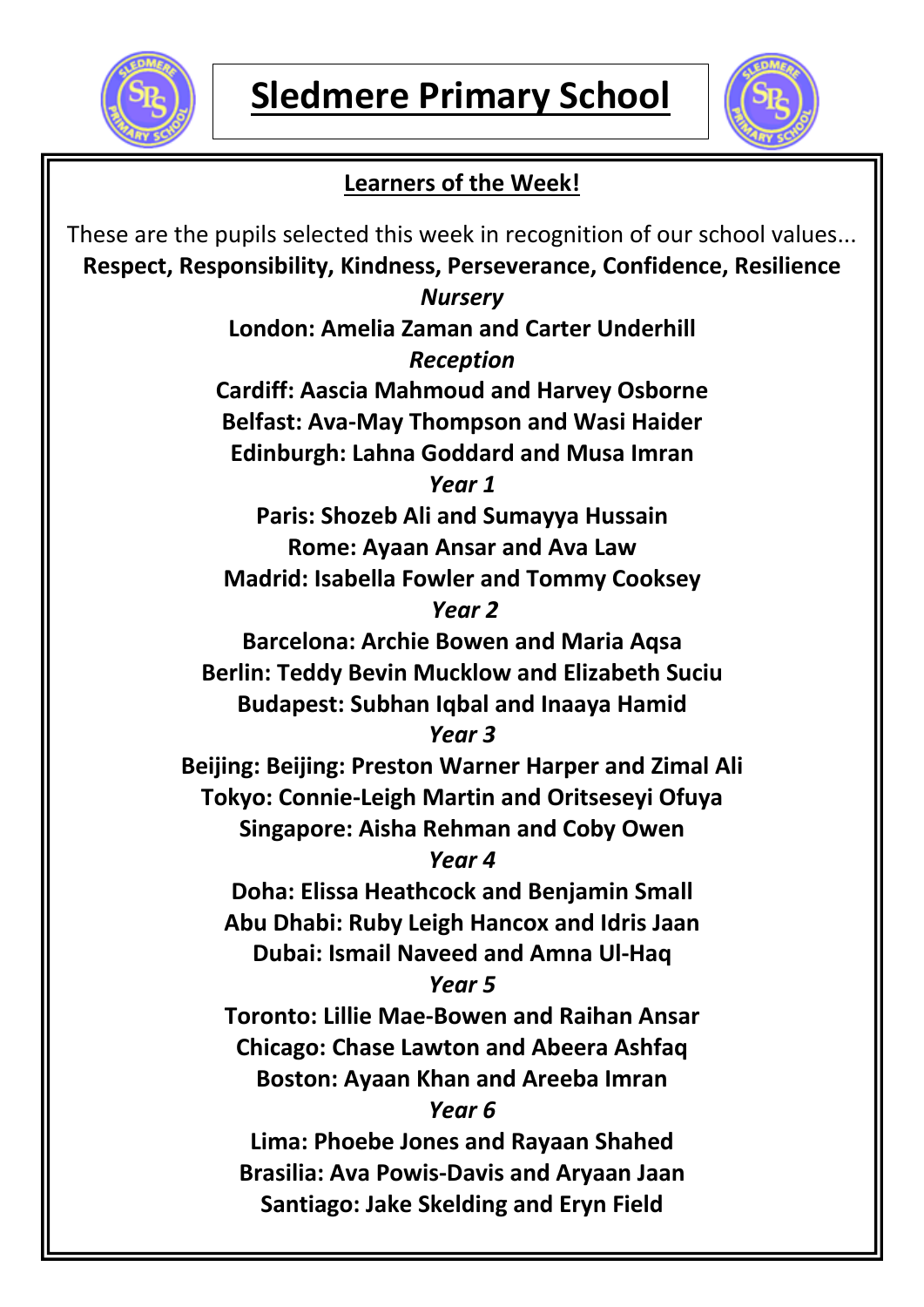

# **Sledmere Primary School**



Many happy returns to all these children, who have celebrated their birthday over this week. We wish you all the best for future health, success and happiness! *Happy Birthday to …* Rastgo Karim Kevin Tudor Waiz Shah Daniella Retiza Leighton Jones Lexi-Rae Clarke Eden Harris Sophia Bremsmita Ryan Cordos Alessa Delaney Kamranullah Khan Muhammad Attique Muhammad Sabar Ali Inayah Khurshid Azeeka Basharat Anaya Imran Kashaf Waseem

### **Messages from the School Office**

- Please be reminded that the school-site is a mobile-free zone this includes taking phone calls and photographs
- Please note parents will have not have access to the school carpark at pick up time until 3:10pm
- Class photos and a Year group photo for Year 6, will be taken by Tempest Photographers on the **22nd June.**
- Please let the school office and class teacher know if you will be collecting your child early for appointments.